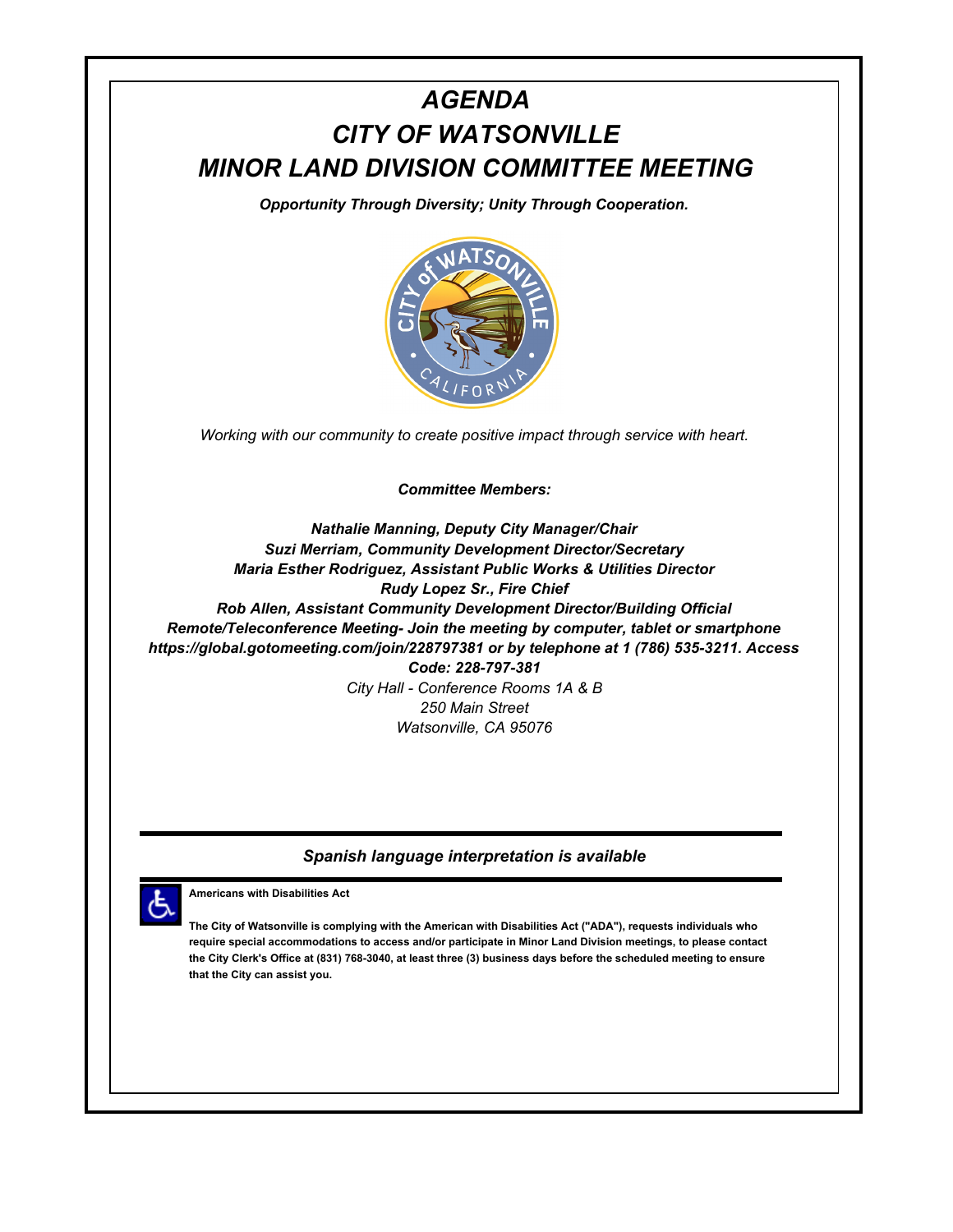## **Notice of Remote/Teleconference Meeting**

*This meeting is being held in accordance with the Brown Act as currently in effect under the State Emergency Services Act, the Governor's Emergency Declaration related to COVID 19, the March 31 Santa Cruz County Health Officer Extended and Modified Shelter in Place Order and the March 17 Governor's Executive Order N 29 20, that allows attendance by members of the Minor Land Division Committee, City staff, and the public to participate and the Minor Land Division Committee to conduct the meeting by teleconference, videoconference, or both.*

*The public may participate by computer, tablet or smartphone and provide comments durting the meeting by joining the meeting at https://global.gotomeeting.com/jon/228797381 or by telephone at +1 (786) 535-3211 and enter access code : 228-797-381.*

*To submit a comment a writing, please email cdd@cityofwatsonville.org and write "Public Comment" in the subject*  line. Include the item number and title of the item in the body of the email and your comments. All comments *received by 10:00 a.m. will be included in the Minor Land Division Committee Packet on the City's website at: https://watsonville.legistar.com/DepartmentDetail.aspx?*

*ID=39730&GUID=DC75683D-95A1-4226-BC61-8531DA98A020&R=7d7010b4-f34c-48ad-48ad-8923-cb74c02de4d8. Comments received after 10:00 a.m. will added to the record of the meeting.*

## **1. ROLL CALL**

#### **2. CONSENT AGENDA**

*All items appearing on the Consent Agenda are recommended actions which are considered to be routine and will be acted upon as one consensus motion. Any items removed will be considered immediately after the consensus motion. The Chair will allow public input prior to the approval of the Consent Agenda.*

## **A.** [MOTION APPROVING MINUTES FOR FEBRUARY 24, 2020 REGULAR](http://watsonville.legistar.com/gateway.aspx?m=l&id=/matter.aspx?key=3129)  MEETING

*Attachments:* [February 24, 2020 Minutes](http://watsonville.legistar.com/gateway.aspx?M=F&ID=9eaf37ee-12da-4f29-a784-0150acad8a63.doc)

#### **3. PUBLIC HEARINGS**

## **A.** AN APPLICATION FOR A MINOR LAND DIVISION (PP2020-27) TO SPLIT PARCEL (APN 018-302-06) INTO TWO PARCELS AT 69-79 LEE ROAD, [FILED BY JUGGY TUT, APPLICANT, ON BEHALF OF J & H RETAIL, LLC,](http://watsonville.legistar.com/gateway.aspx?m=l&id=/matter.aspx?key=3130)  PROPERTY OWNER

*Attachments:* [69-79 Lee Road - Report](http://watsonville.legistar.com/gateway.aspx?M=F&ID=156a2800-1ec3-4728-b76f-3f17b11f0e5c.pdf)

- 1) Staff Report
- 2) Applicant Presentation